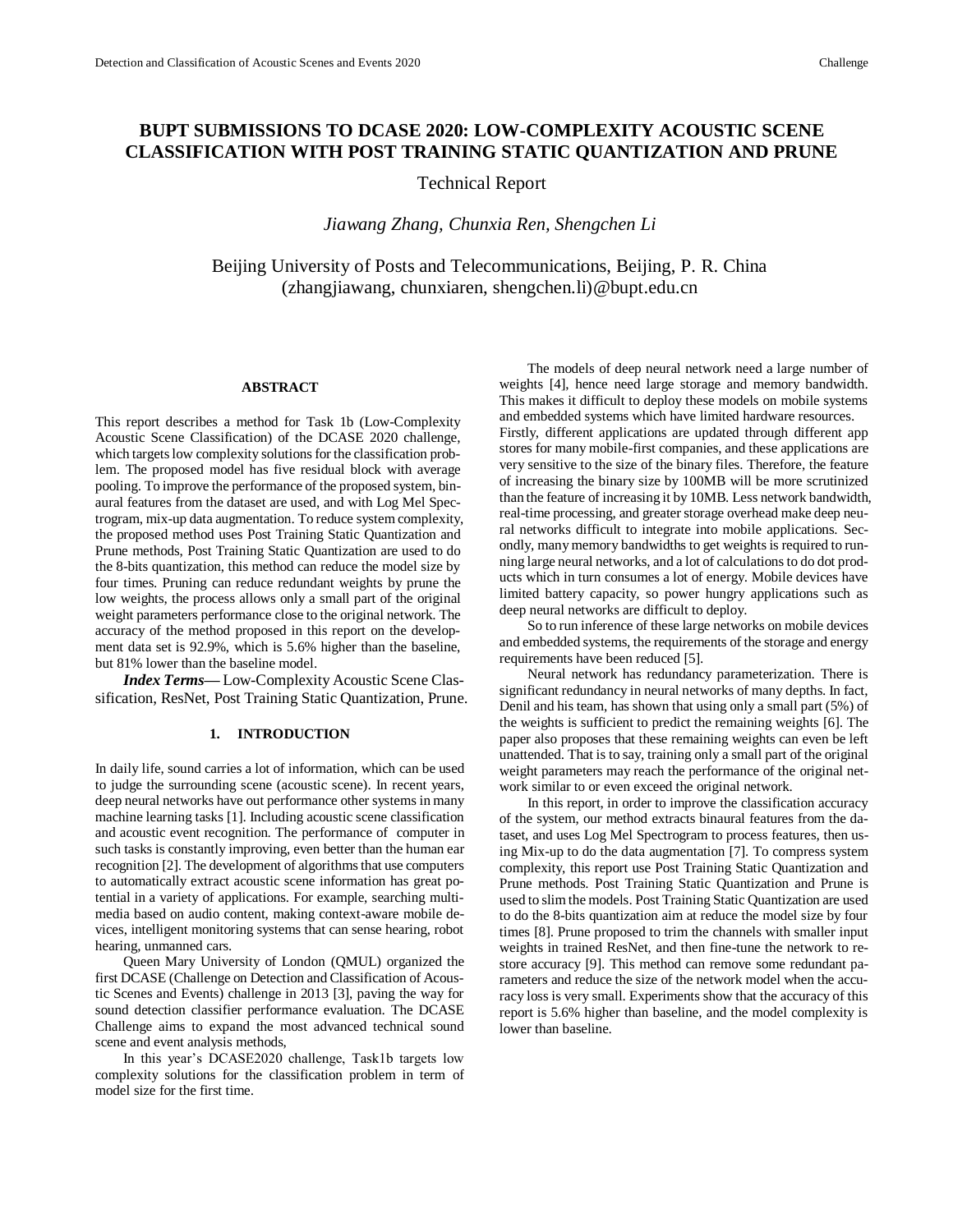# **2. DATA PREPROCESSING**

This section describes the methods about signal processing and data augmentation that this report to transform the audio sample into acoustic features.

#### **2.1. Acoustic Feature**

The audio in the dataset is binaural audio samples, so this report extracts the left and right channels to process the audio. And this report use Log Mel spectrogram as audio feature. When extracting features from audio, Log Mel spectrogram is generally used compared to MFCC, wavelet, Log Mel has better performance [\[10\].](#page-3-9)

The audio of the dataset is provided in binaural, 48000Hz 24 bit format. Every audio sample is firstly resampled to 44100Hz, this report use 2018 sample windows and the hop-size of 1536 sample to divided an audio sample into 280 frames. This report use 2 channels and 256 mel\_bins, so the Log Mel spectrogram in the shape of (280, 256, 2).

# **2.2. Data Augmentation**

This report use Mix-up to enhance the data. Mix-up is an unconventional data enhancement method, a simple data enhancement principle that has nothing to do with data [\[11\].](#page-3-10) It uses linear interpolation to construct new training samples and labels. The final treatment of the label is shown in the following formula:

| $\tilde{x} = \lambda x_i + (1 - \lambda)x_i$ | (1) |
|----------------------------------------------|-----|
| $\tilde{y} = \lambda y_i + (1 - \lambda)y_i$ | (2) |

 $(x_i, y_i)$  and  $(x_j, y_j)$  are two samples randomly selected from the training data. where  $x_i$ ,  $x_j$  are raw input vectors, and  $y_i$ ,  $y_j$ are one-hot label encodings. The  $\lambda$  follows the beta distribution.  $\lambda \sim \text{Beta}(\alpha, \alpha)$ . As  $\alpha$  increases, the training error of the network will increase, and its generalization ability will increase accordingly. And when  $\alpha \to \infty$ , the model will degenerate into the original training strategy.

### **3. METHOD**

This section introduces the methods used to reduce the network model. This report use ResNet model [\[12\],](#page-3-11) extracts the two channels to process the audio, uses Log-Mel spectrogram as audio feature. Mix-up is used to do data augmentation. Post Training Static Quantization and Prune methods are used to compress system complexity.

#### **3.1. Network Structure**

The network we used was ResNet network proposed by Khaled, the input of the network is  $5*5$ , the stride is 2, and then has five residual block and an average pooling, the output to do the Soft-Max [\[13\].](#page-3-12) Residual block 1-4 is 128 channels, residual block 5 is 256 channels, with 2\*2 max pooling.

| Input                             | Features         |  |
|-----------------------------------|------------------|--|
| Conv2D                            | $5*5$ , stride=2 |  |
| <b>Residual Block</b>             | $3*3, 1*1, P$    |  |
| <b>Residual Block</b>             | $3*3, 3*3, P$    |  |
| <b>Residual Block</b>             | $3*3, 3*3, P$    |  |
| <b>Residual Block</b>             | $3*3, 1*1, P$    |  |
| <b>Residual Block</b>             | $1*1, 1*1, P$    |  |
| Average<br>Pooling                | $2*2$            |  |
| Output                            | SoftMax          |  |
| $P: 2*2$ Max Pooling              |                  |  |
| Residual Block 1-4 : 128 channels |                  |  |
| Residual Block 5 : 256 channels   |                  |  |

Figure 1: Network Structure of ResNet

#### **3.2. Post Training Static Quantization**

Quantizatio[n \[14\]](#page-3-13) usually uses this method, this method quantifies the weight in advance, Post Training quantization is usually used for CNN [\[15\].](#page-3-14) The process of post training static quantification is: First, prepare the model and specify the activation values to be quantized and dequantized. The model cannot be reused. Convert operations that need to be quantified again into modules. Then fuse the operations and choose the configuration of the quantization methods. Finally use Pytorch function to quantify the model.

Post Training Static Quantization are used to do the 8-bits quantization, this method can reduce the model size by four times. This model's total size is 83.46KB, and baseline's model total size is 450KB, model size of this report is much smaller than the baseline model size.

#### **3.3. Pruning of network**

This report also uses Prune to reduce the model size, which proposes to trim the channels with smaller input weights in trained ResNet, and then fine-tune the network to restore accuracy [\[16\].](#page-3-15)  Before training, introduce sparsity by randomly deactivating the input-output channel connections on the convolutional layer, which also produces a smaller network with a moderate loss of accuracy.

For each channel, a scaling factor  $\gamma$  is introduced and then multiplied by the output of the channel. Then jointly train the network weights and these scaling factors, and finally remove the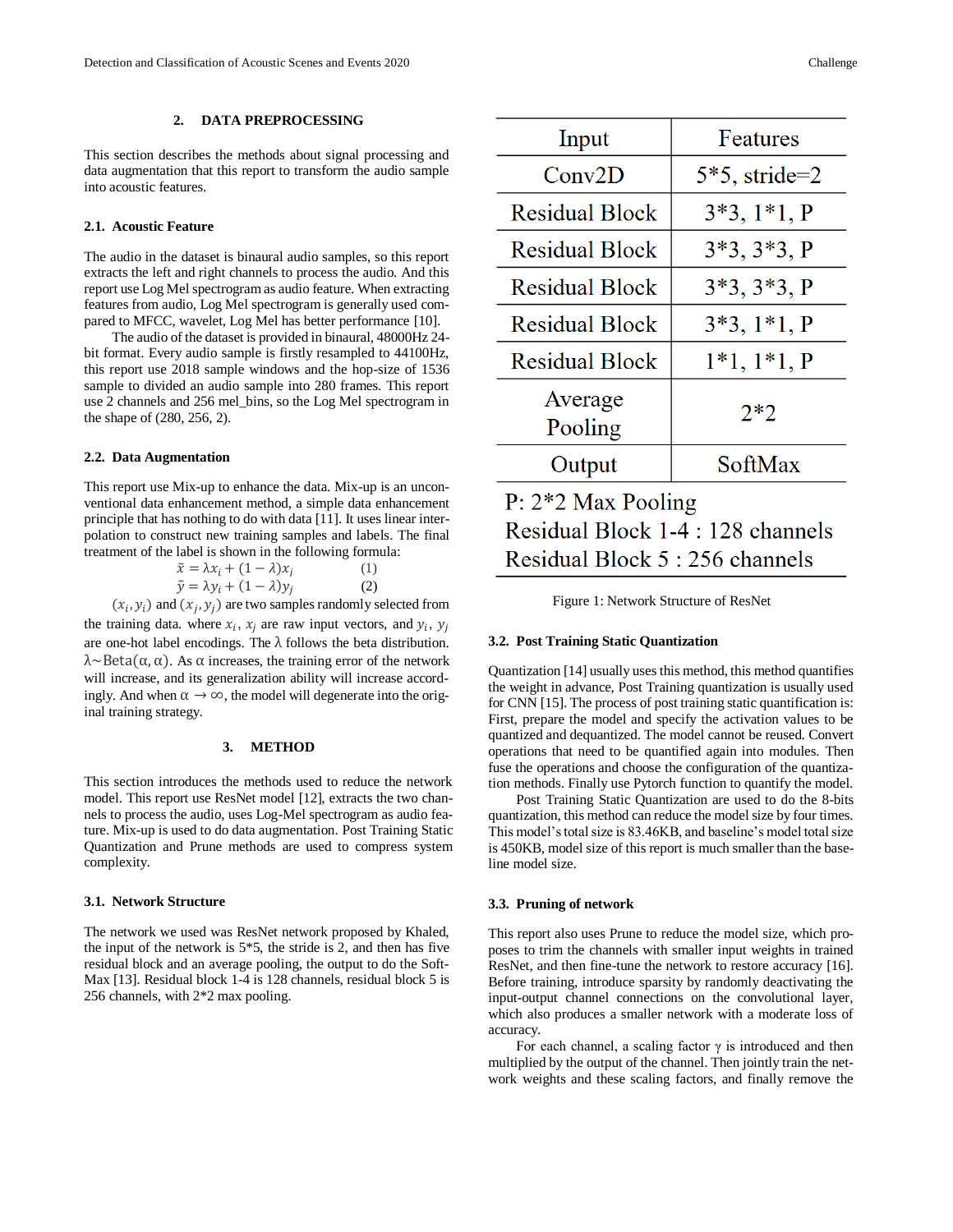channels with small scaling factors directly to fine-tune the pruned network. In particular, the objective function is defined as:

$$
L = \sum_{(x,y)} l(f(x,W), y) + \lambda \sum_{\gamma \in \Gamma} g(\gamma)
$$
 (3)

Where  $(x, y)$  represents training data and labels, W is a trainable parameter of the network, and the first term is the training loss function of CNN.  $g(.)$  is the multiplication term on the scaling factor, and  $\lambda$  is the balance factor of the two terms. In the experiment process,  $g(s) = |s|$ , which is L1 regularization, is also widely used in sparseness.

The output of each layer of ResNet will be used as the input of subsequent layers, and batch normalization layer is before the convolution layer. In this case, the thinning is obtained at the input end of the layer, and one layer selectively accepts all the subset of channels is used for the next convolution operation. In order to save parameters and running time during testing, a channel selection layer needs to be placed to identify important channels. Then retrain the model, can get a low complexity network.

#### **4. EXPERIMENTS AND RESULTS**

#### **4.1. Audio Dataset**

The dataset that this report uses is TAU Urban Acoustic Scenes 2020 3 Class [\[17\].](#page-3-16) The development dataset was collected by Tampere University of Technology. The total amount of audio in the development set is 40 hours, it contains ten different acoustic scenes form 10 European cities. The ten acoustic scenes are grouped into three major classes, they are Indoor scenes, Outdoor sense and Transportation related scenes. The development dataset has been divided into 14400 segments, there are 9185 segments in the training part, and 4185 segments in the testing part. The evaluation set contain data from 12 cities (2 cities unseen in the development set). Evaluation data contains 30 hours of audio.

| indoor  | airport, indoor shopping mall, and metro                  |
|---------|-----------------------------------------------------------|
|         | station                                                   |
| outdoor | pedestrian street, public square, street with             |
|         | medium level of traffic, and urban park                   |
|         | transportation travelling by a bus, travelling by a tram, |
|         | travelling by an underground metro                        |

Figure 2: Three classes of the dataset

#### **4.2. Baseline Result**

In subtask B, the baseline system is similar to DCASE2019 baseline. The system implements a convolutional neural network (CNN) based approach. Log Mel-band energies are first extracted for each 10-second signal, and a network consisting of two CNN layers and one fully connected layer is trained to assign scene labels to the audio signals. The model size of the system is 450 KB.

#### **4.3. Task1b Result**

This section compares the baseline model and this report model.

# *4.3.1. Model Size*

Compared with baseline model, the model of this report is much smaller than the model of baseline, which saves more memory. The total size of the baseline is 450KB, the total size of the ResNet is 331KB before quantization, after 8bitquantization, the total size is 83KB.

| <b>System</b>                  | <b>Total parameters</b> | <b>Total size</b> |
|--------------------------------|-------------------------|-------------------|
| <b>Baseline</b>                | 115219                  | 450KB             |
| ResNet                         | 83974                   | 331KB             |
| ResNet (8bit-<br>quantization) | 83974                   | 83KB              |

#### *4.3.2. Accuracy*

The accuracy of the method proposed in this report on the development data set is 92.9%, which is 5.6% higher than the baseline. The accuracy of transportation is best. and the accuracy of the indoor is relatively lower than others.

| <b>Class</b>   | <b>Baseline</b> | <b>Proposed Best</b> |
|----------------|-----------------|----------------------|
| Indoor         | 82.0%           | 89.2%                |
| Outdoor        | 88.5%           | 94.6%                |
| Transportation | 91.5%           | 96.8%                |
| Average        | 87.3%           | 93.5%                |

Figure 4: Accuracy of baseline and proposed best

# **5. CONCLUSION**

This report concludes the methods for DCASE task1b. This report use ResNet model, extracts the two channels to process the audio, uses Log-Mel spectrogram as audio feature. Mix-up is used to do data augmentation. By use Post Training Static Quantization and Prune methods can reduce the model size, and almost no loss of accuracy. This Low-Complexity Acoustic Scene Classification is suit for mobile systems and embedded systems which have limited hardware resources.